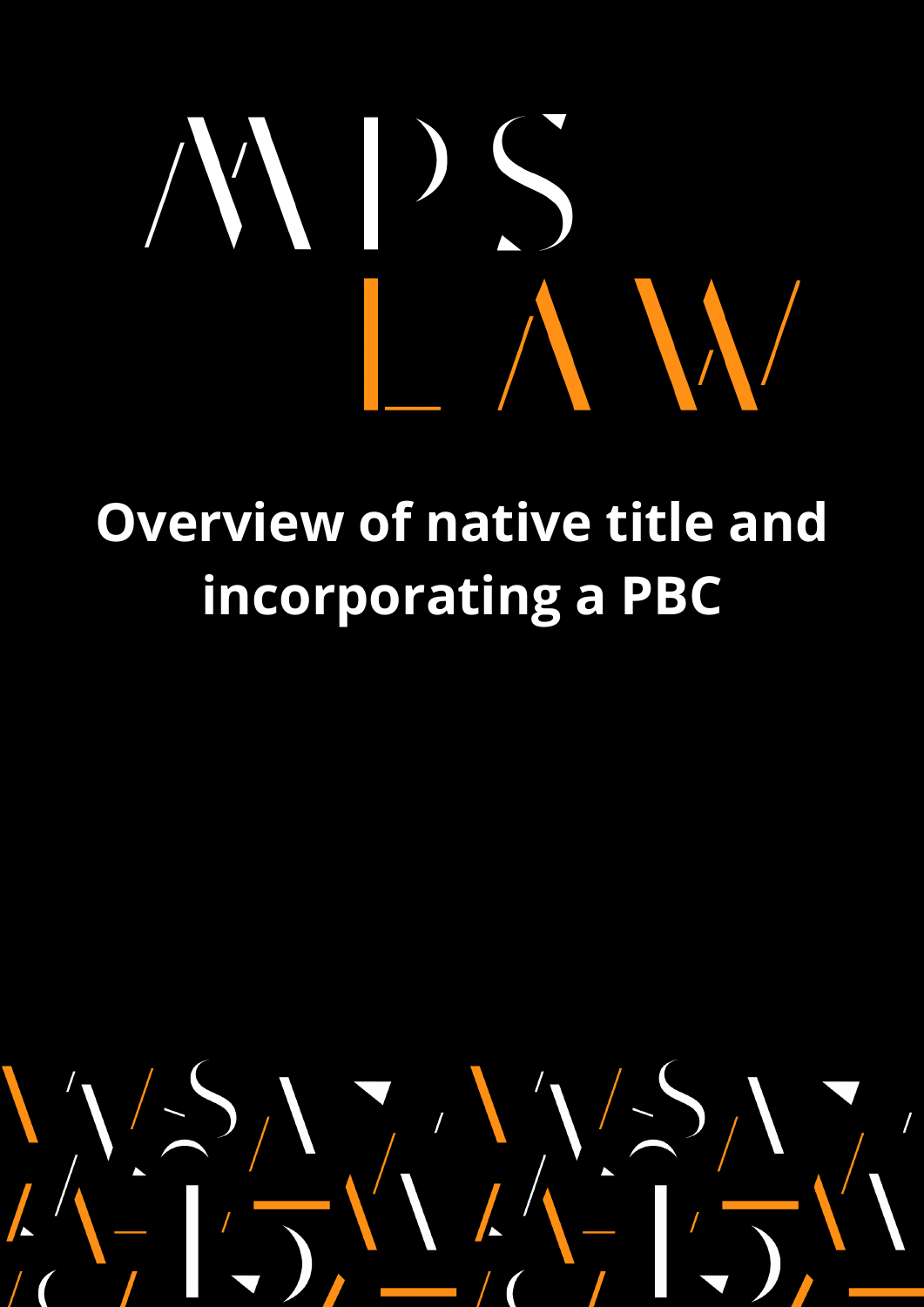### **Contents**

| What is native title?                  |  |
|----------------------------------------|--|
| How is native title recognised?        |  |
| What is a 'prescribed body corporate'? |  |
| How is a PBC incorporated?             |  |

This document is intended as a guide only. This does not constitute legal advice. There may be additional and important considerations that should be taken into account in your specific circumstances. If you or your organisation has a legal issue, you should obtain professional advice from a legal practitioner.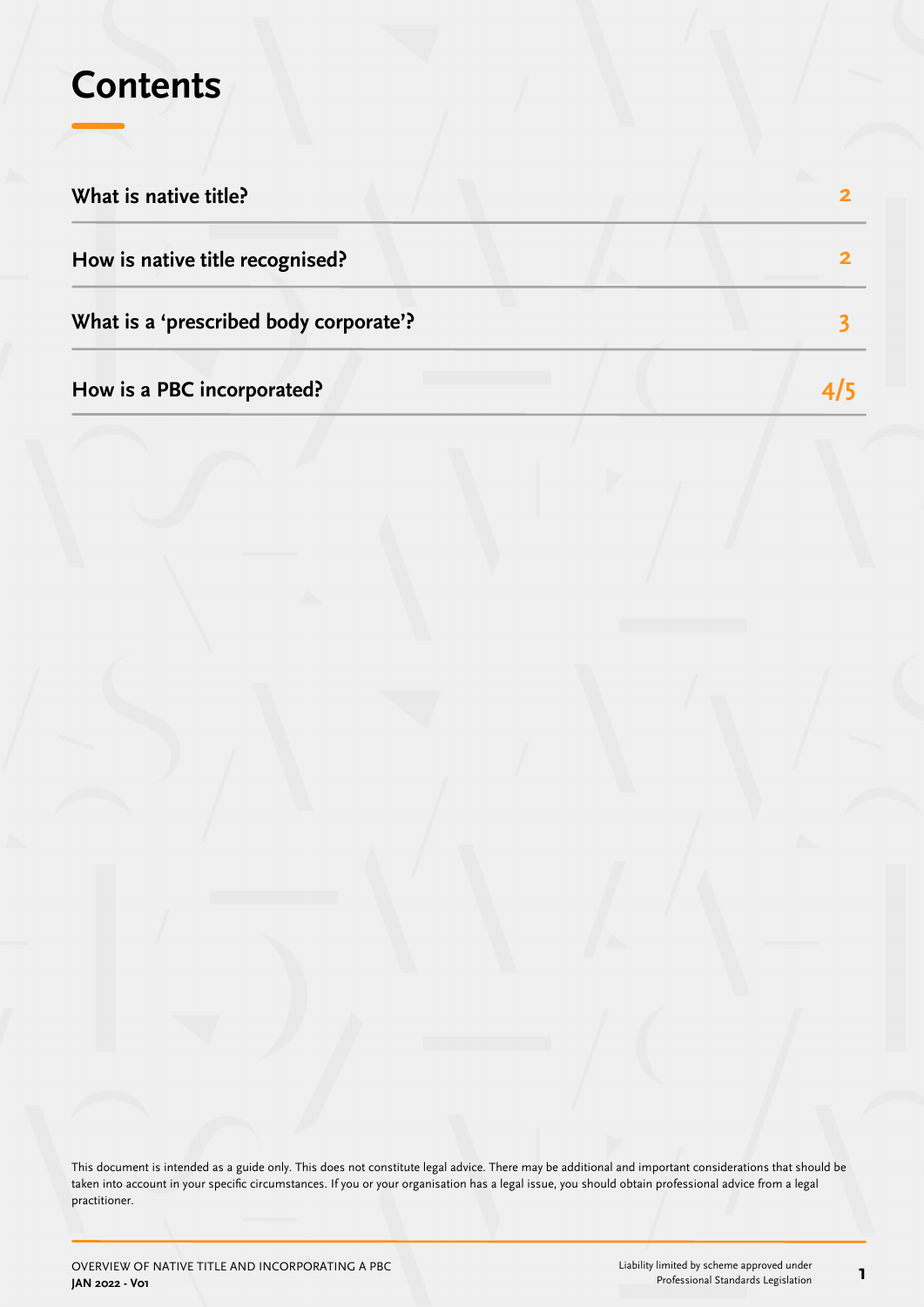## **What is native title?**

- Native title is a process under Australian law that recognises that Aboriginal and Torres Strait Islander people are the traditional owners of their country.
- Native title is not the same as owning land under Australian law. Native title recognises rights under traditional law and custom that are held collectively by the native title group. These include rights such as to:
	- $\Diamond$  access or camp on country
	- $\diamond$  make a campfire
	- $\diamond$  hunt or fish
	- $\Diamond$  collect natural resources for traditional purposes
	- $\diamond$  visit, protect, or take care of sacred sites
	- $\diamond$  perform ceremonies
	- ◆ transfer knowledge to young people
- When an area of country is covered by a native title claim or determination, if a mining company, government or other third party want to do something on that area, they may need to talk to, listen to, or negotiate with traditional owners first.

### **How is native title recognised?**

- Traditional owners can apply to the Federal Court to have their native title recognised in a native title determination.
- To be successful in a claim, native title claimants (the traditional owners) must  $\bullet$ prove that they are the right people for that part of country and that they still have a connection to their country under traditional law and custom.
- A native title determination will list the native title rights and interests recognised by the Federal Court.
	- $\Diamond$  If native title is "exclusive" then native title holders can stop people coming to their country
	- $\Diamond$  If native title is "non-exclusive" then native title holders share their country with others. For example, if the native title area is also covered by a pastoral station, then native title holders will share their country with the pastoralist.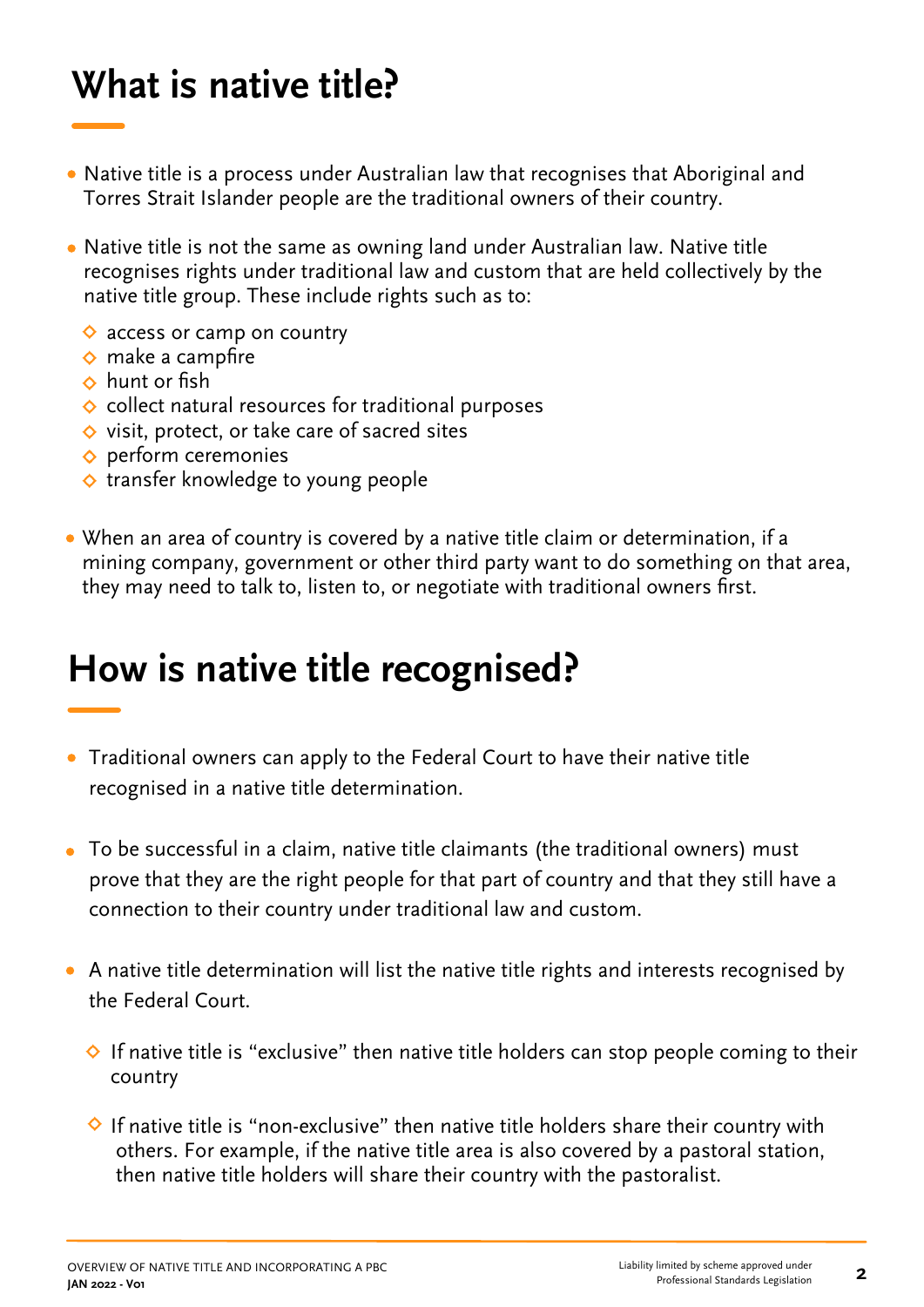## **What is a 'prescribed body corporate'?**

- If the native title claim is successful, the native title holders must nominate an Aboriginal corporation to either hold or manage their native title. This is called a prescribed body corporate, or a PBC.
- To do this, the native title holders ask the Federal Court to determine that the Aboriginal corporation they nominated should be the PBC for the native title determination. Generally, the Court will require a PBC to be determined at the same time as the native title determination.
- The Native Title Act 1993 (Cth) says that the Indigenous Land and Sea Corporation (ILSC) may become the default PBC. if a group cannot nominate one. While it is unlikely the Court will make a determination of native title without determining a PBC at the same time, if the ILSC becomes the default PBC, then the native title holders lose direct control of management of their native title.
- Native title holders, members and directors all have a role in the PBC carrying out its functions. The members and directors run the operations of the PBC and have an obligation to speak to the native title holders about native title decisions.
- All native title holders must be represented in the PBC through the membership rules, either directly or indirectly.
- The members and directors must follow the rule book and native title legislation. The rule book includes rules about becoming a member or director of the PBC and how decisions are made.
- Once the PBC is nominated it becomes the job of the PBC to deal with native title, not the claim group. The PBC is the contact point for people who want to do something on the native title area.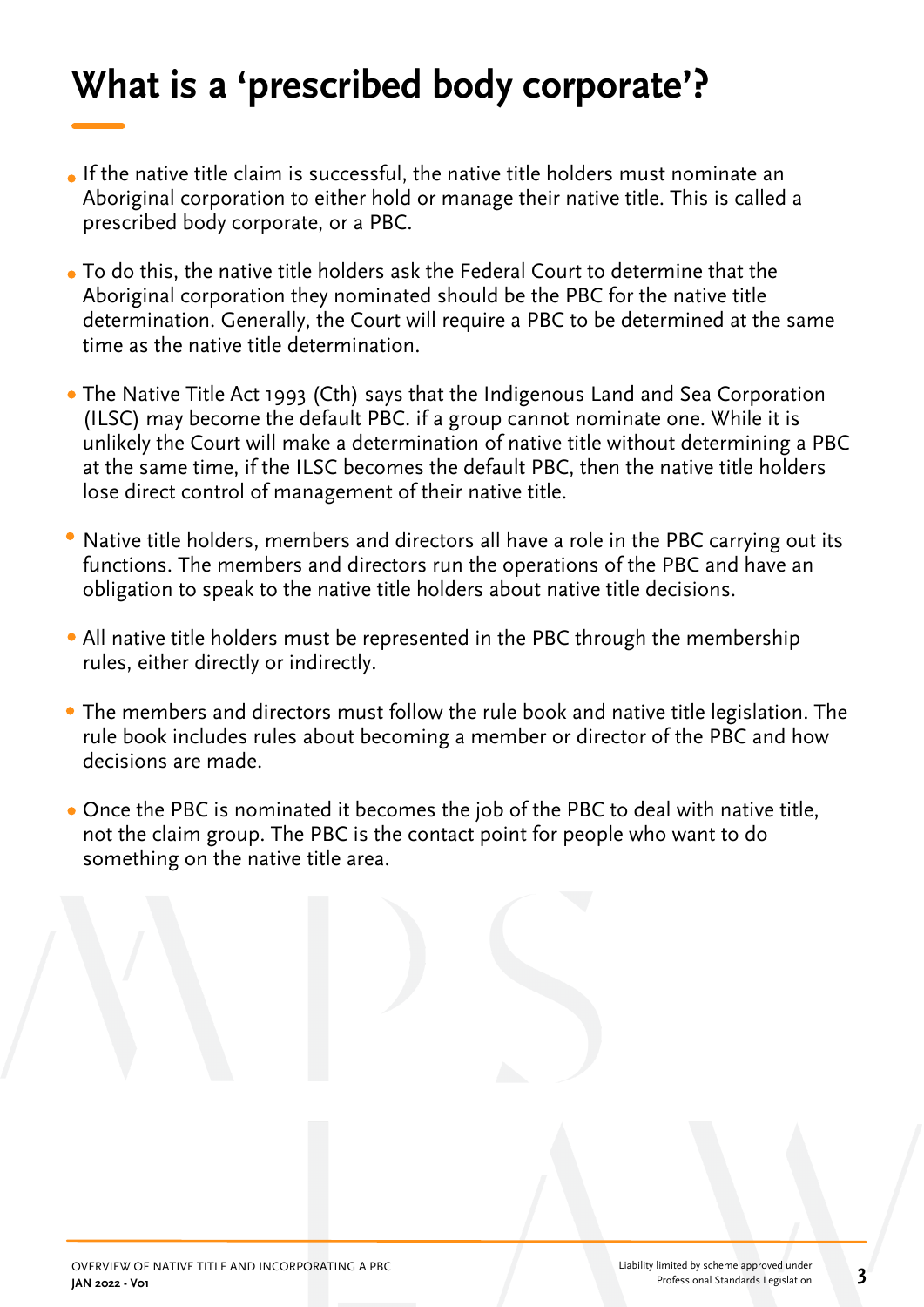## **How is a PBC incorporated?**

### **Nominate a Working Group**

The claim group decides whether they need to create a new Aboriginal corporation to be the PBC. If they are going to form a new Aboriginal corporation to be the PBC, then the claim group decides how they are going to draft the rule book and organise its incorporation. Claim groups often decide to nominate a working group or instruct the Applicant to do this work. The **1** claim1 group should give the working group and Applicant clear instructions about what they can and cannot do.

#### **Draft the corporation rule book**

The working group meets to draft the rule book and nominate a name for the Aboriginal corporation that will become the PBC. The working group needs to think about things like the structure of the corporation, the decision-making process for the corporation, membership eligibility and the process for nominating and appointing directors. The rule book can modify some of the **2** default rules for PBCs set out in the legislation (the replaceable rules).

#### **Draft and send the pre-incorporation**

A notice is sent to native title holders notifying that a pre-incorporation meeting will be held where native title holders will be asked to:

- consent in writing to being a member on registration
- authorise the application for incorporation
- approve the name of the corporation
- approve the rule book and any modification to the replaceable rules; and
- nominate directors and a contact person. **3**

The directors nominated as part of the registration process will only hold that position until the first Annual General Meeting (AGM). **4**

E

#### **Hold the pre-incorporation meeting**

At least 75% of the native title holders listed in the application for registration must have consented to the pre-incorporation requirements set out in the notice. Anyone that signs up to be a member or is appointed as a director or contact person must consent to those positions in writing.